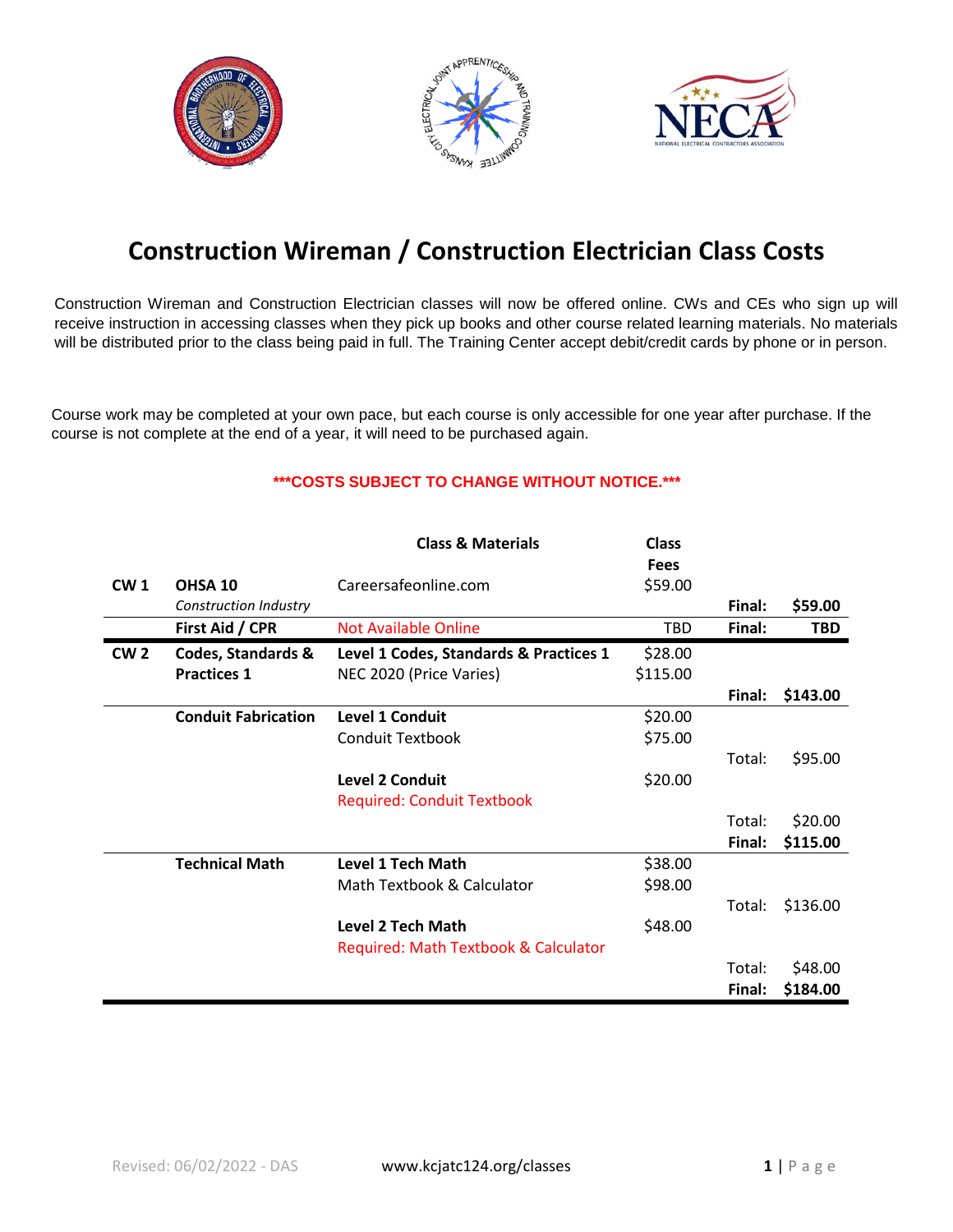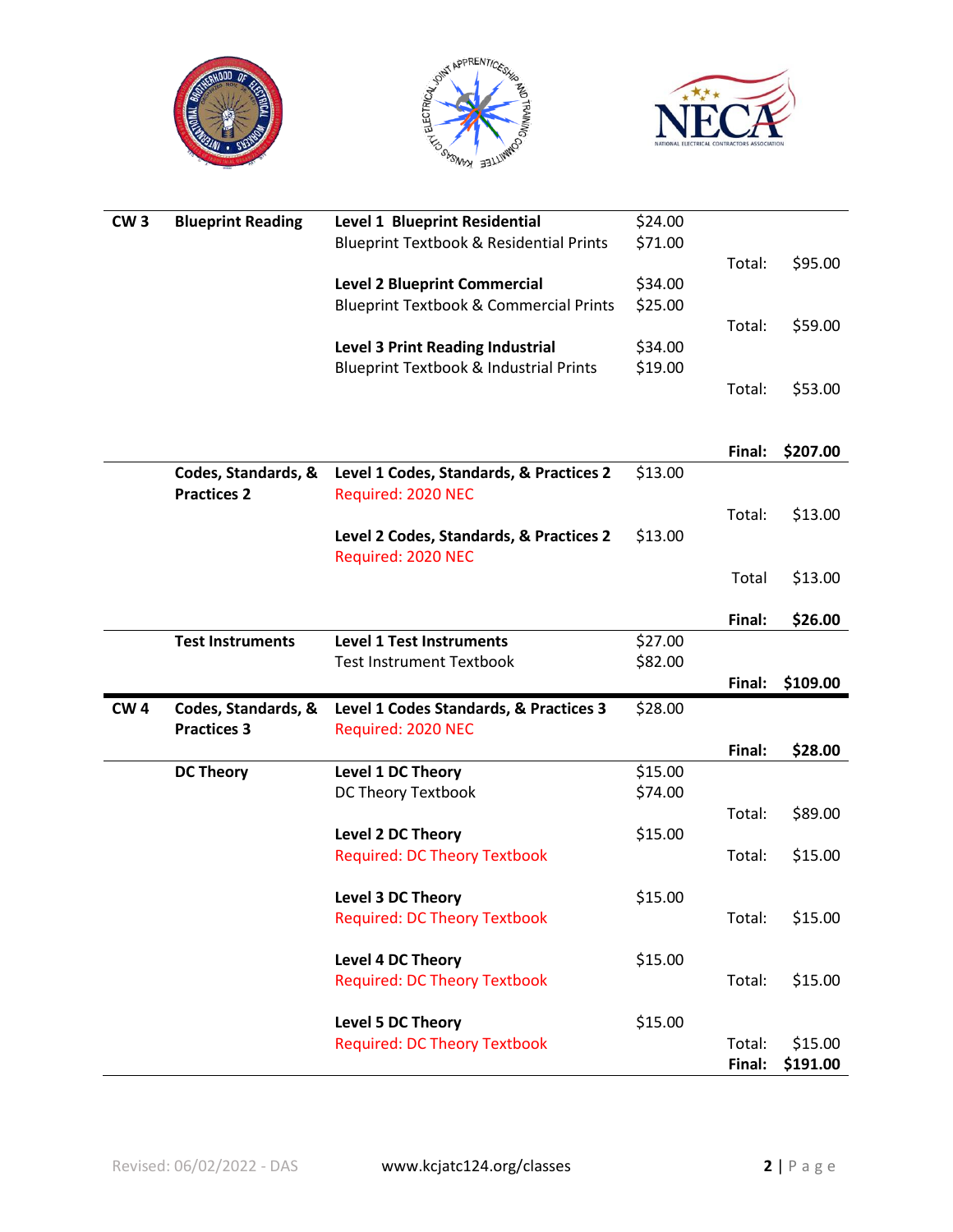





|     | <b>ESWP-NFPA 70-E</b> | Level 1 ESWP-NFPA 70-E                 | \$55.00 |        |          |
|-----|-----------------------|----------------------------------------|---------|--------|----------|
|     |                       | <b>ESWP Textbook</b>                   | \$65.00 |        |          |
|     |                       |                                        |         | Total: | \$120.00 |
|     |                       | Level 2 ESWP-NFPA 70-E                 | \$55.00 |        |          |
|     |                       | <b>Required: ESWP Textbook</b>         |         |        |          |
|     |                       |                                        |         | Total: | \$55.00  |
|     |                       |                                        |         | Final: | \$175.00 |
| CE1 | <b>AC Theory</b>      | Level 1 AC Systems - Prerequisite      | \$16.00 |        |          |
|     |                       |                                        |         | Total: | \$16.00  |
|     |                       | Level 1 AC Theory                      | \$29.00 |        |          |
|     |                       | <b>AC Theory Textbook</b>              | \$74.00 |        |          |
|     |                       |                                        |         | Total: | \$103.00 |
|     |                       | <b>Level 2 AC Theory</b>               | \$29.00 |        |          |
|     |                       | <b>Required: AC Theory Textbook</b>    |         |        |          |
|     |                       |                                        |         | Total: | \$29.00  |
|     |                       | <b>Level 3 AC Theory</b>               | \$57.00 |        |          |
|     |                       | <b>Required: AC Theory Textbook</b>    |         |        |          |
|     |                       |                                        |         | Total: | \$57.00  |
|     |                       | Level 4 AC Theory:                     | \$57.00 |        |          |
|     |                       | <b>Required AC Theory Textbook</b>     |         |        |          |
|     |                       |                                        |         | Total: | \$57.00  |
|     |                       |                                        |         | Final: | \$262.00 |
|     | <b>Transformers</b>   | <b>Level 1 Transformers</b>            | \$71.00 |        |          |
|     |                       | <b>Transformers Textbook</b>           | \$75.00 |        |          |
|     |                       |                                        |         | Total: | \$146.00 |
|     |                       | <b>Level 2 Transformers</b>            | \$39.00 |        |          |
|     |                       | <b>Required: Transformers Textbook</b> |         |        |          |
|     |                       |                                        |         | Total: | \$39.00  |
|     |                       | <b>Level 3 Transformers</b>            | \$14.00 |        |          |
|     |                       | <b>Required: Transformers Textbook</b> |         |        |          |
|     |                       |                                        |         | Total: | \$14.00  |
|     |                       |                                        |         | Final: | \$199.00 |